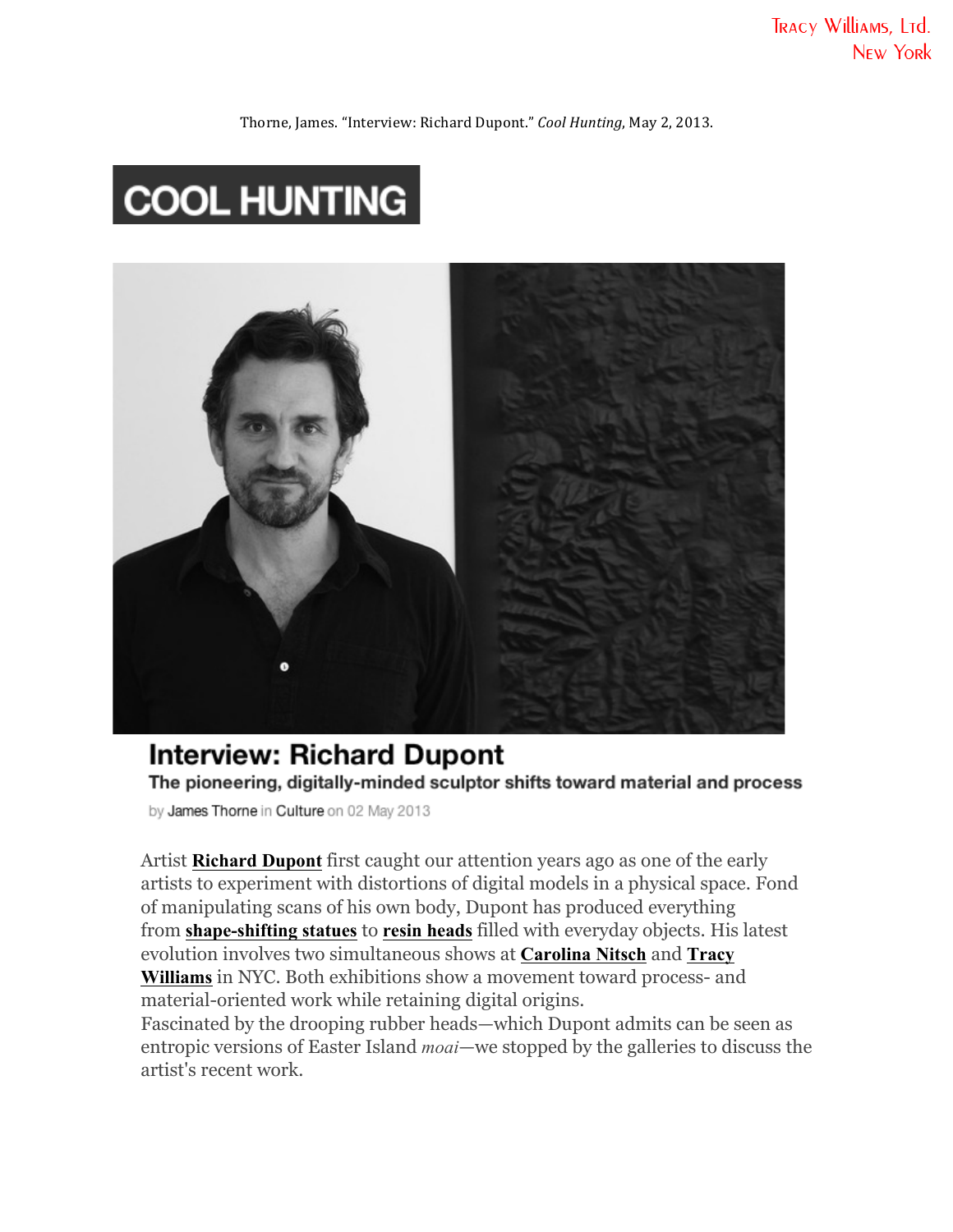

## **How has you work evolved since we last caught up with you?**

I think the sub-narrative of the overall work has continued. In general, the use of the digital model of the body is something that I've confined myself to. Everything is moving and has been moving away from pure information—it's always been about reconciling the contradiction of using a digital starting point and ending in a material space.



# **How did the deflated heads series come about?**

*"It's tricky to get the heads to hang like drapery."*

I had this series of clear resin heads with objects embedded in them. It culminated with a 700 pound solid resin head, and I had the original foam mold that I used to make the piece. It was interesting as an object and I was trying to do something with it, so I brushed a layer of rubber over it and it didn't work. When I went to peel the rubber off, it just came off in one piece. I immediately nailed it to the wall and it was one of these "aha" moments that you wait for in the studio. I went to mimic that—the trick is to brush it on, but not too thin or it will tear, and not too thick or it will hold its volume. It's tricky to get the heads to hang like drapery.